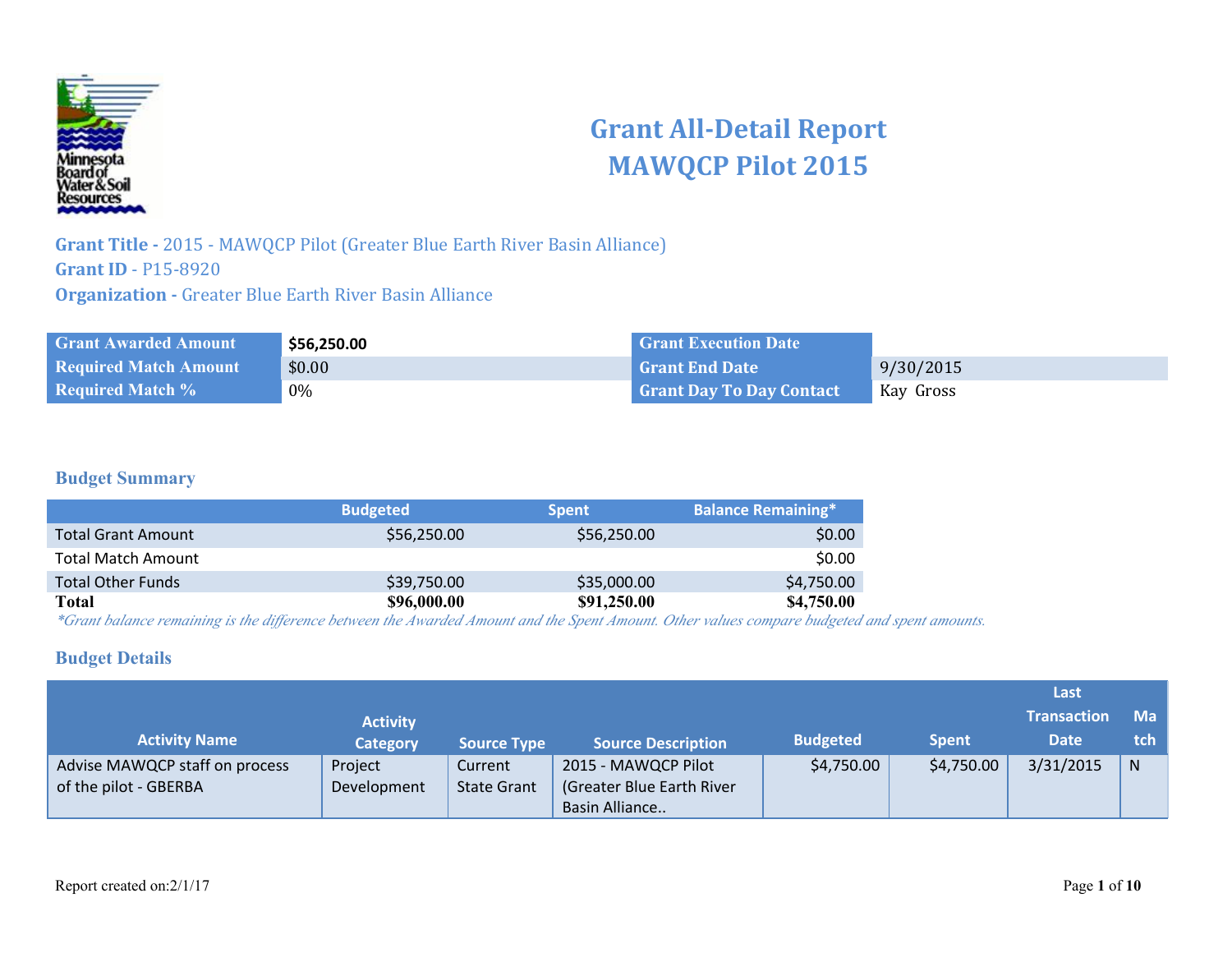|                                                         |                            |                             |                                                  |                 |              | Last                              |                  |
|---------------------------------------------------------|----------------------------|-----------------------------|--------------------------------------------------|-----------------|--------------|-----------------------------------|------------------|
| <b>Activity Name</b>                                    | <b>Activity</b>            |                             |                                                  | <b>Budgeted</b> | <b>Spent</b> | <b>Transaction</b><br><b>Date</b> | <b>Ma</b><br>tch |
| Advise MAWQCP staff on process                          | <b>Category</b><br>Project | <b>Source Type</b><br>Other | <b>Source Description</b><br>2014 - MAWQCP Pilot | \$10,000.00     | \$134.40     | 9/12/2014                         | N                |
| of the pilot - GBERBA                                   | Development                | Funds                       | (Greater Blue Earth River                        |                 |              |                                   |                  |
|                                                         |                            |                             | Basin Alliance                                   |                 |              |                                   |                  |
| Advise MAWQCP staff on process                          | Project                    | Other                       | 2014 - MAWQCP Pilot                              | \$10,000.00     | \$250.00     | 9/12/2014                         | $\mathsf{N}$     |
| of the pilot - GBERBA                                   | Development                | Funds                       | (Greater Blue Earth River<br>Basin Alliance      |                 |              |                                   |                  |
| Advise MAWQCP staff on process                          | Project                    | Other                       | 2014 - MAWQCP Pilot                              | \$10,000.00     | \$254.25     | 9/12/2014                         | N                |
| of the pilot - GBERBA                                   | Development                | Funds                       | (Greater Blue Earth River                        |                 |              |                                   |                  |
|                                                         |                            |                             | Basin Alliance                                   |                 |              |                                   |                  |
| Advise MAWQCP staff on process                          | Project                    | Other                       | 2014 - MAWQCP Pilot                              | \$10,000.00     | \$271.67     | 9/12/2014                         | N                |
| of the pilot - GBERBA                                   | Development                | Funds                       | (Greater Blue Earth River                        |                 |              |                                   |                  |
|                                                         |                            |                             | Basin Alliance                                   |                 |              |                                   |                  |
| Advise MAWQCP staff on process                          | Project                    | Other                       | 2014 - MAWQCP Pilot                              | \$10,000.00     | \$500.00     | 9/12/2014                         | N                |
| of the pilot - GBERBA                                   | Development                | Funds                       | (Greater Blue Earth River                        |                 |              |                                   |                  |
|                                                         |                            |                             | Basin Alliance                                   |                 |              |                                   |                  |
| Advise MAWQCP staff on process                          | Project                    | Other                       | 2014 - MAWQCP Pilot                              | \$10,000.00     | \$521.67     | 9/12/2014                         | $\mathsf{N}$     |
| of the pilot - GBERBA                                   | Development                | Funds                       | (Greater Blue Earth River                        |                 |              |                                   |                  |
|                                                         |                            |                             | Basin Alliance                                   |                 |              |                                   |                  |
| Advise MAWQCP staff on process                          | Project                    | Other                       | 2014 - MAWQCP Pilot                              | \$10,000.00     | \$643.10     | 9/12/2014                         | N                |
| of the pilot - GBERBA                                   | Development                | <b>Funds</b>                | (Greater Blue Earth River<br>Basin Alliance      |                 |              |                                   |                  |
|                                                         | Project                    | Other                       | 2014 - MAWQCP Pilot                              | \$10,000.00     | \$676.00     | 9/12/2014                         |                  |
| Advise MAWQCP staff on process<br>of the pilot - GBERBA | Development                | Funds                       | (Greater Blue Earth River                        |                 |              |                                   | $\mathsf{N}$     |
|                                                         |                            |                             | Basin Alliance                                   |                 |              |                                   |                  |
| Advise MAWQCP staff on process                          | Project                    | Other                       | 2014 - MAWQCP Pilot                              | \$10,000.00     | \$1,080.20   | 9/12/2014                         | $\mathsf{N}$     |
| of the pilot - GBERBA                                   | Development                | Funds                       | (Greater Blue Earth River                        |                 |              |                                   |                  |
|                                                         |                            |                             | Basin Alliance                                   |                 |              |                                   |                  |
| Advise MAWQCP staff on process                          | Project                    | Other                       | 2014 - MAWQCP Pilot                              | \$10,000.00     | \$1,680.00   | 9/12/2014                         | $\mathsf{N}$     |
| of the pilot - GBERBA                                   | Development                | Funds                       | (Greater Blue Earth River                        |                 |              |                                   |                  |
|                                                         |                            |                             | Basin Alliance                                   |                 |              |                                   |                  |
| Advise MAWQCP staff on process                          | Project                    | Other                       | 2014 - MAWQCP Pilot                              | \$10,000.00     | \$1,876.71   | 9/12/2014                         | N                |
| of the pilot - GBERBA                                   | Development                | Funds                       | (Greater Blue Earth River                        |                 |              |                                   |                  |
|                                                         |                            |                             | Basin Alliance                                   |                 |              |                                   |                  |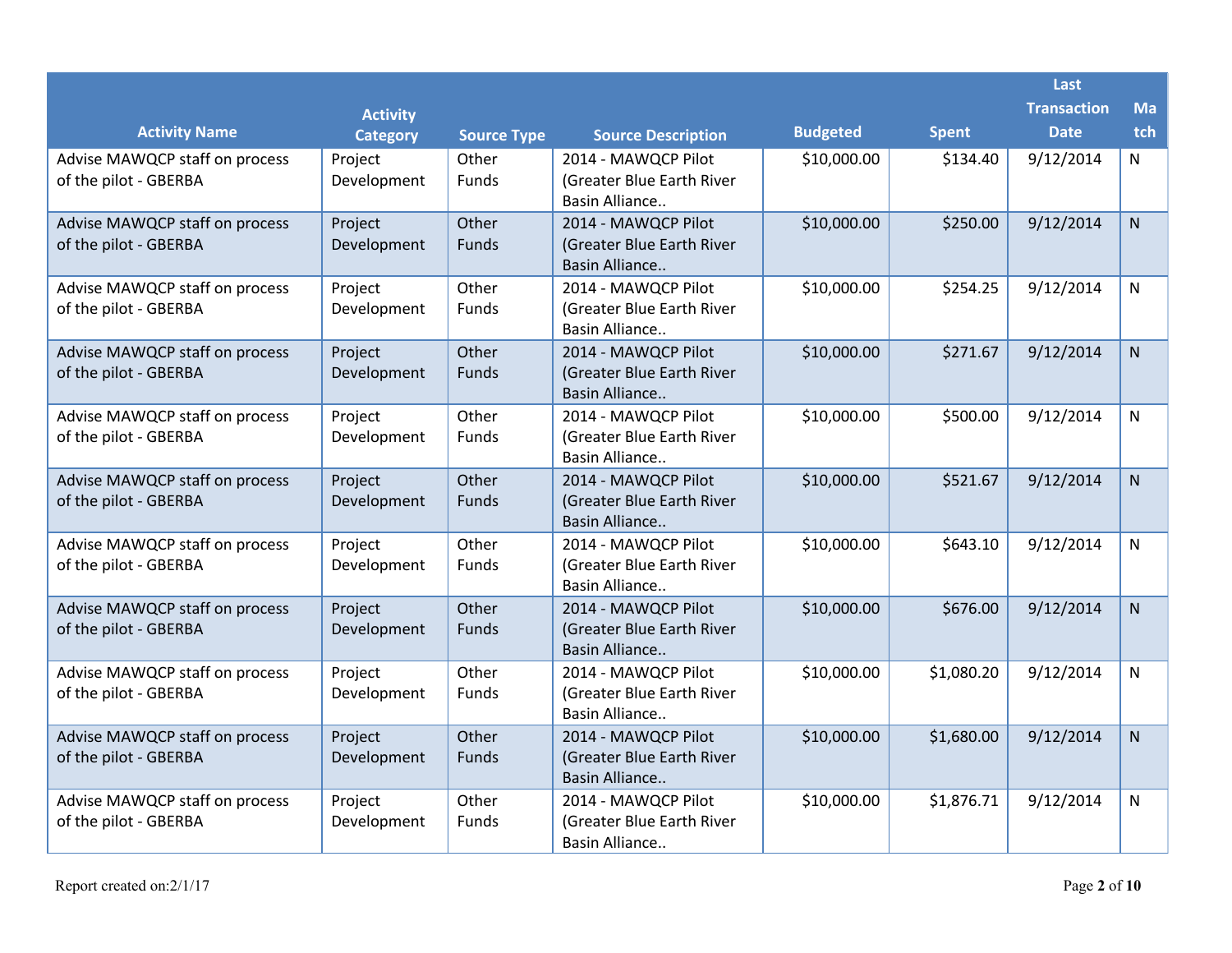|                                                                                                                     |                                         |                               |                                                                     |                 |              | Last                              |                  |
|---------------------------------------------------------------------------------------------------------------------|-----------------------------------------|-------------------------------|---------------------------------------------------------------------|-----------------|--------------|-----------------------------------|------------------|
| <b>Activity Name</b>                                                                                                | <b>Activity</b><br><b>Category</b>      | <b>Source Type</b>            | <b>Source Description</b>                                           | <b>Budgeted</b> | <b>Spent</b> | <b>Transaction</b><br><b>Date</b> | <b>Ma</b><br>tch |
| Advise MAWQCP staff on process<br>of the pilot - GBERBA                                                             | Project<br>Development                  | Other<br><b>Funds</b>         | 2014 - MAWQCP Pilot<br>(Greater Blue Earth River<br>Basin Alliance  | \$10,000.00     | \$2,112.00   | 9/12/2014                         | N.               |
| Advise MAWQCP staff on progress<br>of the pilot                                                                     | Administration<br>/Coordination         | Other<br><b>Funds</b>         | 2015 - MAWQCP Pilot<br>(Greater Blue Earth River)<br>Basin Alliance | \$4,750.00      |              |                                   | N                |
| <b>Conduct MAWQCP Assessment</b><br>Tool on fields, establish plans,<br>recommend practices and solicit<br>feedback | Technical/Engi<br>neering<br>Assistance | Current<br><b>State Grant</b> | 2015 - MAWQCP Pilot<br>(Greater Blue Earth River<br>Basin Alliance  | \$35,000.00     | \$35,000.00  | 3/31/2015                         | N                |
| <b>Conduct MAWQCP Assessment</b><br>Tool on fields, establish plans,<br>recommend practices and solicit<br>feedback | Technical/Engi<br>neering<br>Assistance | Other<br>Funds                | 2014 - MAWQCP Pilot<br>(Greater Blue Earth River)<br>Basin Alliance | \$20,000.00     | \$68.35      | 9/12/2014                         | N                |
| <b>Conduct MAWQCP Assessment</b><br>Tool on fields, establish plans,<br>recommend practices and solicit<br>feedback | Technical/Engi<br>neering<br>Assistance | Other<br>Funds                | 2014 - MAWQCP Pilot<br>(Greater Blue Earth River<br>Basin Alliance  | \$20,000.00     | \$115.68     | 9/12/2014                         | $\mathsf{N}$     |
| <b>Conduct MAWQCP Assessment</b><br>Tool on fields, establish plans,<br>recommend practices and solicit<br>feedback | Technical/Engi<br>neering<br>Assistance | Other<br><b>Funds</b>         | 2014 - MAWQCP Pilot<br>(Greater Blue Earth River<br>Basin Alliance  | \$20,000.00     | \$123.58     | 9/12/2014                         | N                |
| <b>Conduct MAWQCP Assessment</b><br>Tool on fields, establish plans,<br>recommend practices and solicit<br>feedback | Technical/Engi<br>neering<br>Assistance | Other<br><b>Funds</b>         | 2014 - MAWQCP Pilot<br>(Greater Blue Earth River<br>Basin Alliance  | \$20,000.00     | \$134.40     | 9/12/2014                         | $\mathsf{N}$     |
| <b>Conduct MAWQCP Assessment</b><br>Tool on fields, establish plans,<br>recommend practices and solicit<br>feedback | Technical/Engi<br>neering<br>Assistance | Other<br>Funds                | 2014 - MAWQCP Pilot<br>(Greater Blue Earth River<br>Basin Alliance  | \$20,000.00     | \$176.10     | 9/12/2014                         | N                |
| <b>Conduct MAWQCP Assessment</b><br>Tool on fields, establish plans,<br>recommend practices and solicit<br>feedback | Technical/Engi<br>neering<br>Assistance | Other<br><b>Funds</b>         | 2014 - MAWQCP Pilot<br>(Greater Blue Earth River)<br>Basin Alliance | \$20,000.00     | \$203.45     | 9/12/2014                         | $\mathsf{N}$     |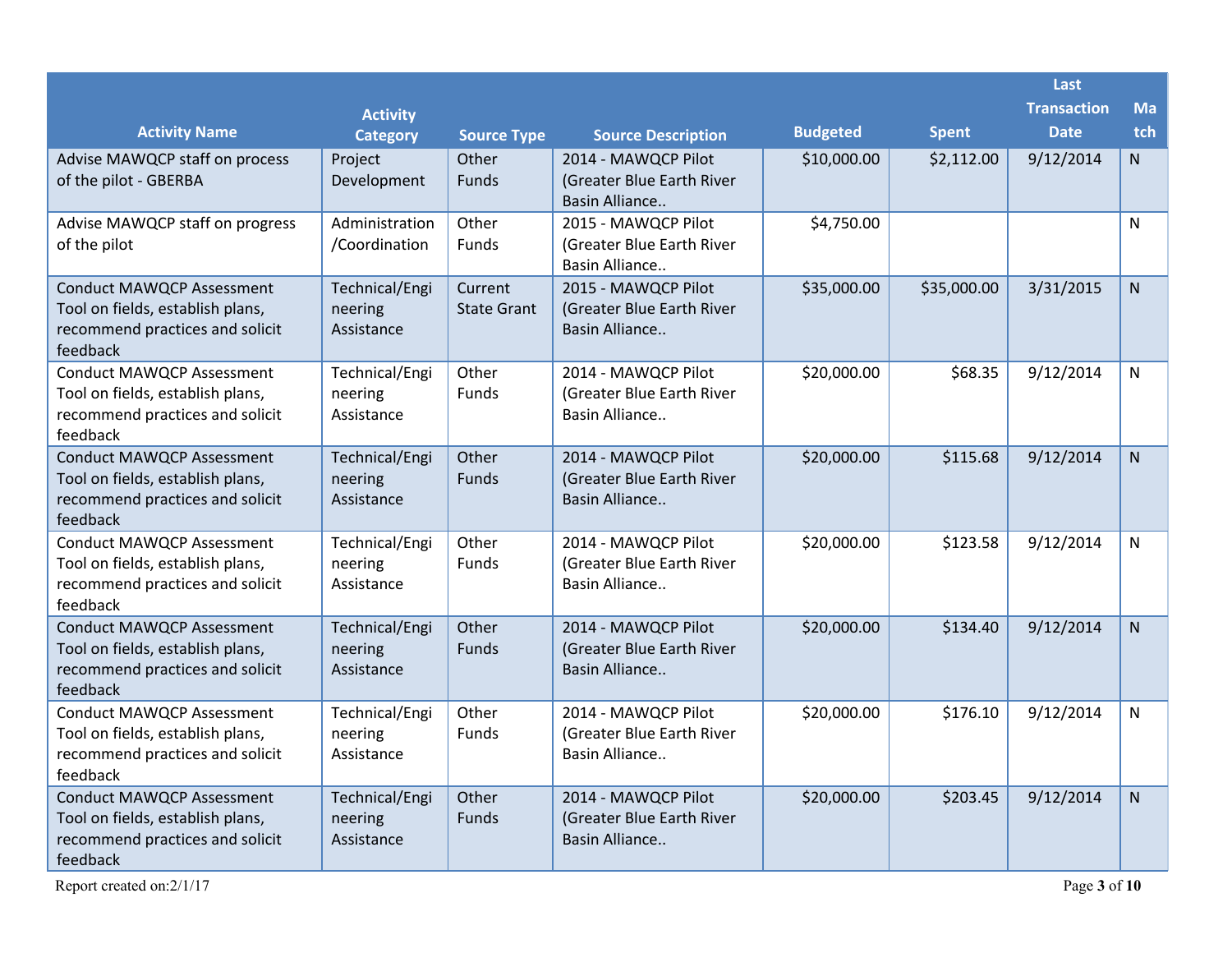|                                                                                                                     |                                         |                    |                                                                    |                 |              | Last               |              |
|---------------------------------------------------------------------------------------------------------------------|-----------------------------------------|--------------------|--------------------------------------------------------------------|-----------------|--------------|--------------------|--------------|
|                                                                                                                     | <b>Activity</b>                         |                    |                                                                    |                 |              | <b>Transaction</b> | <b>Ma</b>    |
| <b>Activity Name</b>                                                                                                | <b>Category</b>                         | <b>Source Type</b> | <b>Source Description</b>                                          | <b>Budgeted</b> | <b>Spent</b> | <b>Date</b>        | tch          |
| <b>Conduct MAWQCP Assessment</b><br>Tool on fields, establish plans,<br>recommend practices and solicit<br>feedback | Technical/Engi<br>neering<br>Assistance | Other<br>Funds     | 2014 - MAWQCP Pilot<br>(Greater Blue Earth River<br>Basin Alliance | \$20,000.00     | \$270.00     | 9/12/2014          | N            |
| <b>Conduct MAWQCP Assessment</b><br>Tool on fields, establish plans,<br>recommend practices and solicit<br>feedback | Technical/Engi<br>neering<br>Assistance | Other<br>Funds     | 2014 - MAWQCP Pilot<br>(Greater Blue Earth River<br>Basin Alliance | \$20,000.00     | \$327.02     | 9/12/2014          | $\mathsf{N}$ |
| <b>Conduct MAWQCP Assessment</b><br>Tool on fields, establish plans,<br>recommend practices and solicit<br>feedback | Technical/Engi<br>neering<br>Assistance | Other<br>Funds     | 2014 - MAWQCP Pilot<br>(Greater Blue Earth River<br>Basin Alliance | \$20,000.00     | \$362.30     | 9/12/2014          | N            |
| <b>Conduct MAWQCP Assessment</b><br>Tool on fields, establish plans,<br>recommend practices and solicit<br>feedback | Technical/Engi<br>neering<br>Assistance | Other<br>Funds     | 2014 - MAWQCP Pilot<br>(Greater Blue Earth River<br>Basin Alliance | \$20,000.00     | \$406.43     | 9/12/2014          | $\mathsf{N}$ |
| <b>Conduct MAWQCP Assessment</b><br>Tool on fields, establish plans,<br>recommend practices and solicit<br>feedback | Technical/Engi<br>neering<br>Assistance | Other<br>Funds     | 2014 - MAWQCP Pilot<br>(Greater Blue Earth River<br>Basin Alliance | \$20,000.00     | \$509.60     | 9/12/2014          | N            |
| <b>Conduct MAWQCP Assessment</b><br>Tool on fields, establish plans,<br>recommend practices and solicit<br>feedback | Technical/Engi<br>neering<br>Assistance | Other<br>Funds     | 2014 - MAWQCP Pilot<br>(Greater Blue Earth River<br>Basin Alliance | \$20,000.00     | \$639.34     | 9/12/2014          | <sub>N</sub> |
| <b>Conduct MAWQCP Assessment</b><br>Tool on fields, establish plans,<br>recommend practices and solicit<br>feedback | Technical/Engi<br>neering<br>Assistance | Other<br>Funds     | 2014 - MAWQCP Pilot<br>(Greater Blue Earth River<br>Basin Alliance | \$20,000.00     | \$687.79     | 9/12/2014          | N            |
| <b>Conduct MAWQCP Assessment</b><br>Tool on fields, establish plans,<br>recommend practices and solicit<br>feedback | Technical/Engi<br>neering<br>Assistance | Other<br>Funds     | 2014 - MAWQCP Pilot<br>(Greater Blue Earth River<br>Basin Alliance | \$20,000.00     | \$1,236.98   | 9/12/2014          | $\mathsf{N}$ |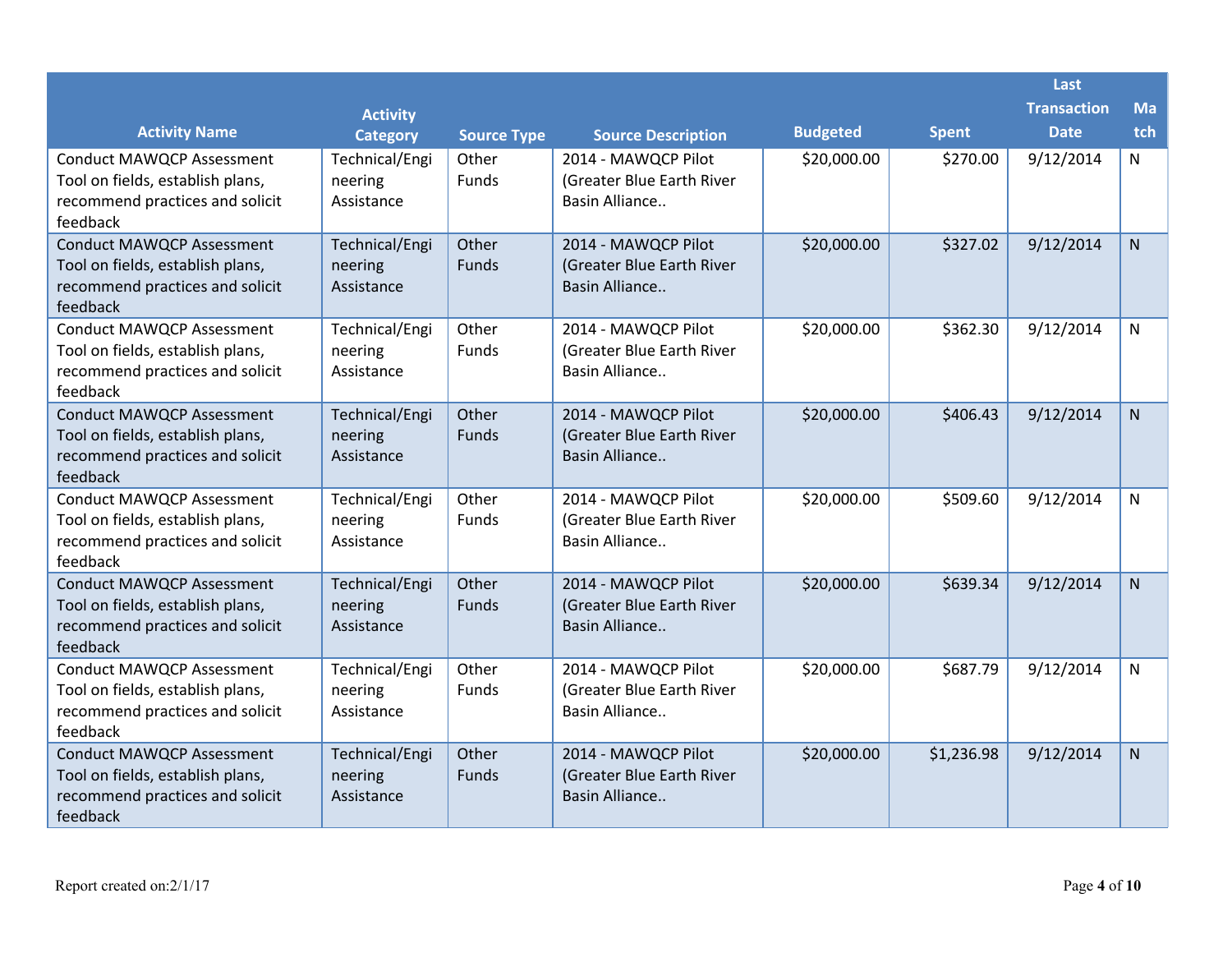|                                                                                                                     |                                         |                               |                                                                     |                 |              | Last               |              |
|---------------------------------------------------------------------------------------------------------------------|-----------------------------------------|-------------------------------|---------------------------------------------------------------------|-----------------|--------------|--------------------|--------------|
|                                                                                                                     | <b>Activity</b>                         |                               |                                                                     |                 |              | <b>Transaction</b> | Ma           |
| <b>Activity Name</b>                                                                                                | <b>Category</b>                         | <b>Source Type</b>            | <b>Source Description</b>                                           | <b>Budgeted</b> | <b>Spent</b> | <b>Date</b>        | tch          |
| <b>Conduct MAWQCP Assessment</b><br>Tool on fields, establish plans,<br>recommend practices and solicit<br>feedback | Technical/Engi<br>neering<br>Assistance | Other<br><b>Funds</b>         | 2014 - MAWQCP Pilot<br>(Greater Blue Earth River)<br>Basin Alliance | \$20,000.00     | \$1,352.72   | 9/12/2014          | $\mathsf{N}$ |
| <b>Conduct MAWQCP Assessment</b><br>Tool on fields, establish plans,<br>recommend practices and solicit<br>feedback | Technical/Engi<br>neering<br>Assistance | Other<br>Funds                | 2014 - MAWQCP Pilot<br>(Greater Blue Earth River<br>Basin Alliance  | \$20,000.00     | \$1,410.51   | 9/12/2014          | $\mathsf{N}$ |
| <b>Conduct MAWQCP Assessment</b><br>Tool on fields, establish plans,<br>recommend practices and solicit<br>feedback | Technical/Engi<br>neering<br>Assistance | Other<br>Funds                | 2014 - MAWQCP Pilot<br>(Greater Blue Earth River<br>Basin Alliance  | \$20,000.00     | \$1,680.00   | 9/12/2014          | N            |
| <b>Conduct MAWQCP Assessment</b><br>Tool on fields, establish plans,<br>recommend practices and solicit<br>feedback | Technical/Engi<br>neering<br>Assistance | Other<br>Funds                | 2014 - MAWQCP Pilot<br>(Greater Blue Earth River<br>Basin Alliance  | \$20,000.00     | \$3,788.00   | 9/12/2014          | $\mathsf{N}$ |
| <b>Conduct MAWQCP Assessment</b><br>Tool on fields, establish plans,<br>recommend practices and solicit<br>feedback | Technical/Engi<br>neering<br>Assistance | Other<br>Funds                | 2014 - MAWQCP Pilot<br>(Greater Blue Earth River<br>Basin Alliance  | \$20,000.00     | \$6,122.07   | 9/12/2014          | N            |
| Determine strategies for publicizing<br>the program $- (1)$                                                         | Project<br>Development                  | Current<br><b>State Grant</b> | 2015 - MAWQCP Pilot<br>(Greater Blue Earth River<br>Basin Alliance  | \$2,000.00      | \$2,000.00   | 5/8/2015           | $\mathsf{N}$ |
| Hire Pilot Project Staff                                                                                            | Agricultural<br>Practices               | Current<br><b>State Grant</b> | 2015 - MAWQCP Pilot<br>(Greater Blue Earth River<br>Basin Alliance  | \$0.00          |              |                    | N            |
| Hire Pilot Project Staff                                                                                            | Agricultural<br>Practices               | Other<br><b>Funds</b>         | 2014 - MAWQCP Pilot<br>(Greater Blue Earth River<br>Basin Alliance  | \$5,000.00      | \$77.19      | 4/11/2014          | $\mathsf{N}$ |
| Hire Pilot Project Staff                                                                                            | Agricultural<br>Practices               | Other<br>Funds                | 2014 - MAWQCP Pilot<br>(Greater Blue Earth River<br>Basin Alliance  | \$5,000.00      | \$127.12     | 4/11/2014          | N            |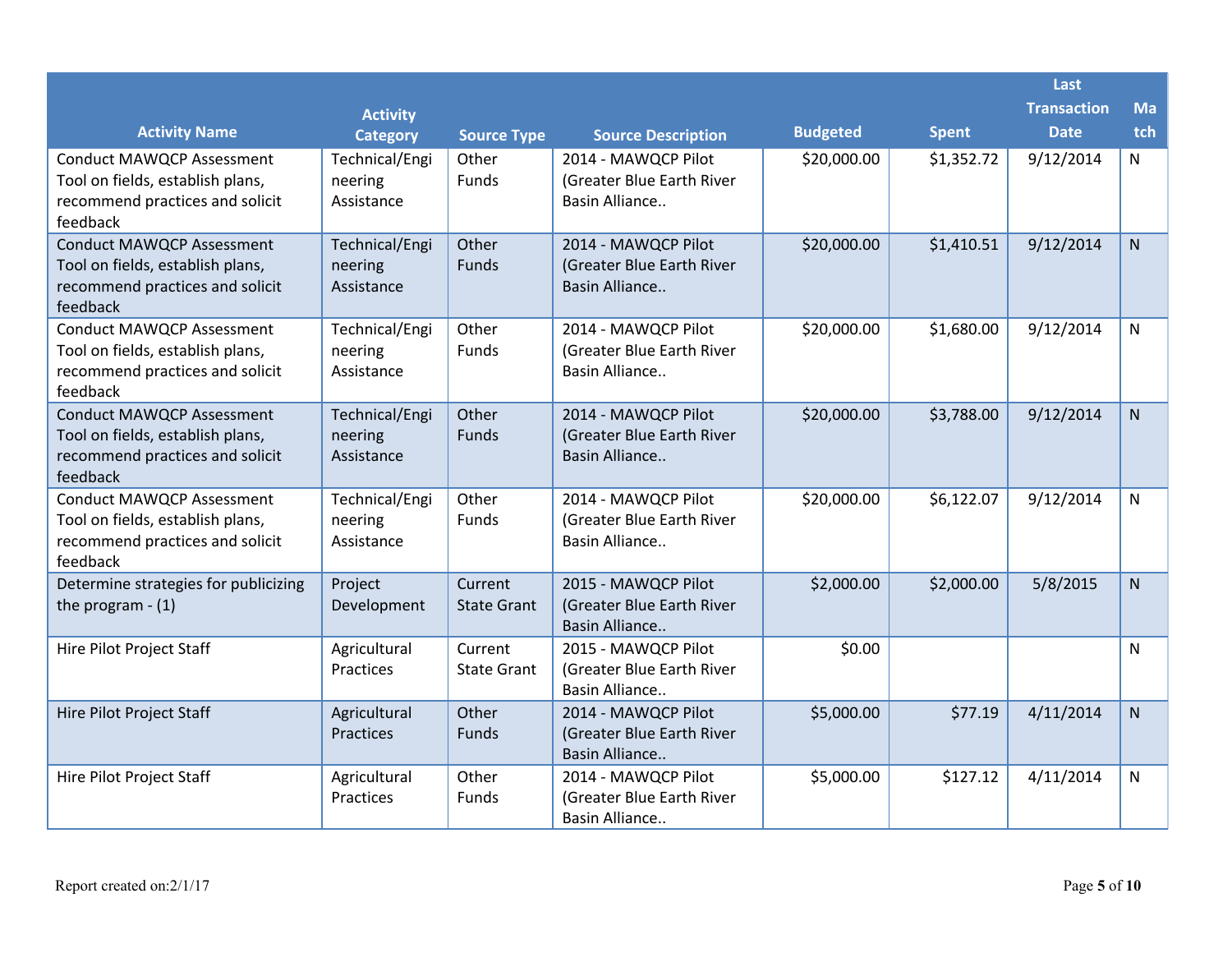|                                                                                                           |                                 |                               |                                                                    |                 |              | Last               |              |
|-----------------------------------------------------------------------------------------------------------|---------------------------------|-------------------------------|--------------------------------------------------------------------|-----------------|--------------|--------------------|--------------|
|                                                                                                           | <b>Activity</b>                 |                               |                                                                    |                 |              | <b>Transaction</b> | <b>Ma</b>    |
| <b>Activity Name</b>                                                                                      | <b>Category</b>                 | <b>Source Type</b>            | <b>Source Description</b>                                          | <b>Budgeted</b> | <b>Spent</b> | <b>Date</b>        | tch          |
| Hire Pilot Project Staff                                                                                  | Agricultural<br>Practices       | Other<br>Funds                | 2014 - MAWQCP Pilot<br>(Greater Blue Earth River<br>Basin Alliance | \$5,000.00      | \$4,795.69   | 4/11/2014          | N            |
| Identify and contact landowners to<br>promote the program through<br>interviews and certification process | Project<br>Development          | Current<br><b>State Grant</b> | 2015 - MAWQCP Pilot<br>(Greater Blue Earth River<br>Basin Alliance | \$0.00          |              |                    | N            |
| Identify and contact landowners to<br>promote the program through<br>interviews and certification process | Project<br>Development          | Other<br><b>Funds</b>         | 2014 - MAWQCP Pilot<br>(Greater Blue Earth River<br>Basin Alliance | \$0.00          |              |                    | $\mathsf{N}$ |
| Obtain training to administer water<br>quality measurement tool                                           | Education/Info<br>rmation       | Current<br><b>State Grant</b> | 2015 - MAWQCP Pilot<br>(Greater Blue Earth River<br>Basin Alliance | \$2,000.00      | \$2,000.00   | 5/8/2015           | N            |
| Obtain training to administer water<br>quality measurement tool                                           | Education/Info<br>rmation       | Other<br><b>Funds</b>         | 2014 - MAWQCP Pilot<br>(Greater Blue Earth River<br>Basin Alliance | \$0.00          |              |                    | $\mathsf{N}$ |
| Organize and facilitate project<br>advisory committee meetings                                            | Project<br>Development          | Current<br><b>State Grant</b> | 2015 - MAWQCP Pilot<br>(Greater Blue Earth River<br>Basin Alliance | \$2,500.00      | \$2,500.00   | 5/8/2015           | N            |
| Organize and facilitate project<br>advisory committee meetings                                            | Project<br>Development          | Other<br><b>Funds</b>         | 2014 - MAWQCP Pilot<br>(Greater Blue Earth River<br>Basin Alliance | \$0.00          |              |                    | $\mathsf{N}$ |
| Provide bi-weekly progress reports<br>to MDA staff                                                        | Administration<br>/Coordination | Current<br><b>State Grant</b> | 2015 - MAWQCP Pilot<br>(Greater Blue Earth River<br>Basin Alliance | \$10,000.00     | \$10,000.00  | 3/31/2015          | N            |

## **Activity Details Summary**

|  | <b>Activity Details</b> |  | Total Action Count   Total Activity Mapped | Proposed Size / Unit | <b>Actual Size / Unit</b> |
|--|-------------------------|--|--------------------------------------------|----------------------|---------------------------|
|--|-------------------------|--|--------------------------------------------|----------------------|---------------------------|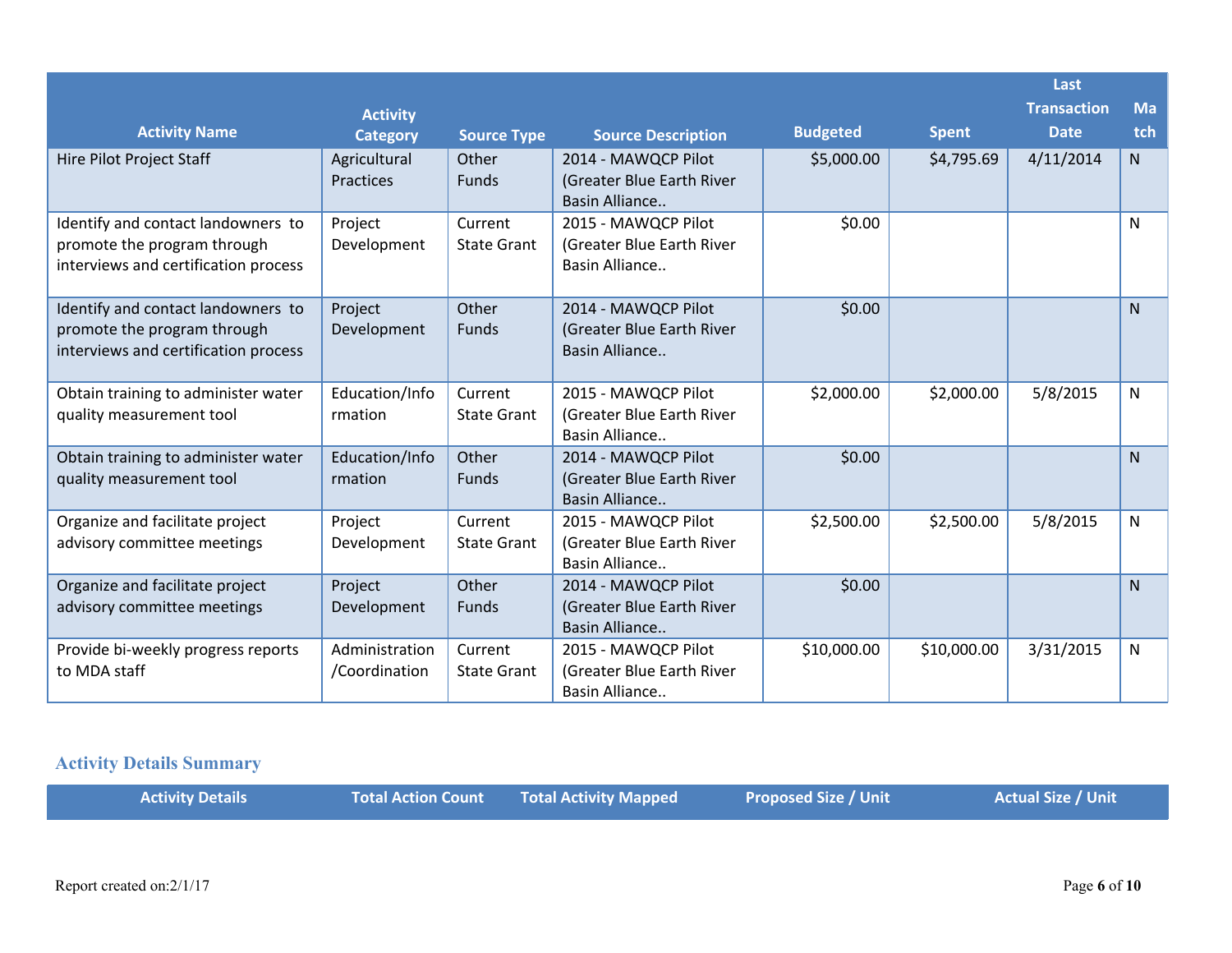## **Proposed Activity Indicators**

| <b>Activity Name</b> | Indicator Name | <b>Value &amp; Units</b> | <b>Waterbody Calculation Tool</b> |  |
|----------------------|----------------|--------------------------|-----------------------------------|--|
|                      |                |                          |                                   |  |

## **Final Indicators Summary**

| <b>Indicator Name</b> | <b>Total Value</b> | Unit |
|-----------------------|--------------------|------|

### **Grant Activity**

| <b>Grant Activity - Advise MAWQCP staff on process of the pilot - GBERBA</b> |                                             |  |  |  |  |
|------------------------------------------------------------------------------|---------------------------------------------|--|--|--|--|
| <b>Description</b>                                                           | Advise MAWQCP staff on process of the pilot |  |  |  |  |
| <b>Category</b>                                                              | PROJECT DEVELOPMENT                         |  |  |  |  |
| <b>Start Date</b>                                                            | <b>End Date</b>                             |  |  |  |  |
| <b>Has Rates and Hours?</b>                                                  | No.                                         |  |  |  |  |
| <b>Actual Results</b>                                                        |                                             |  |  |  |  |

| <b>Grant Activity - Conduct MAWQCP Assessment Tool on fields, establish plans, recommend practices and solicit feedback</b> |                                                                                                                |  |  |
|-----------------------------------------------------------------------------------------------------------------------------|----------------------------------------------------------------------------------------------------------------|--|--|
| <b>Description</b>                                                                                                          | With willing landowners, conduct MAWQCP Assessment Tool, establish comprehensive conservation plans, recommend |  |  |
|                                                                                                                             | practices, and solicit feedback on the certification process.                                                  |  |  |
| <b>Category</b>                                                                                                             | TECHNICAL/ENGINEERING ASSISTANCE                                                                               |  |  |
| <b>Start Date</b>                                                                                                           | <b>End Date</b>                                                                                                |  |  |
| <b>Has Rates and Hours?</b>                                                                                                 | <b>No</b>                                                                                                      |  |  |
| <b>Actual Results</b>                                                                                                       |                                                                                                                |  |  |

| Grant Activity - Determine strategies for publicizing the program - (1) |                                                  |  |
|-------------------------------------------------------------------------|--------------------------------------------------|--|
| <b>Description</b>                                                      | Determine strategies for publicizing the program |  |
| <b>Category</b>                                                         | PROJECT DEVELOPMENT                              |  |
| Start Date                                                              | <b>End Date</b>                                  |  |
| <b>Has Rates and Hours?</b>                                             | No                                               |  |
| <b>Actual Results</b>                                                   |                                                  |  |
| Report created on:2/1/17                                                | Page 7 of 10                                     |  |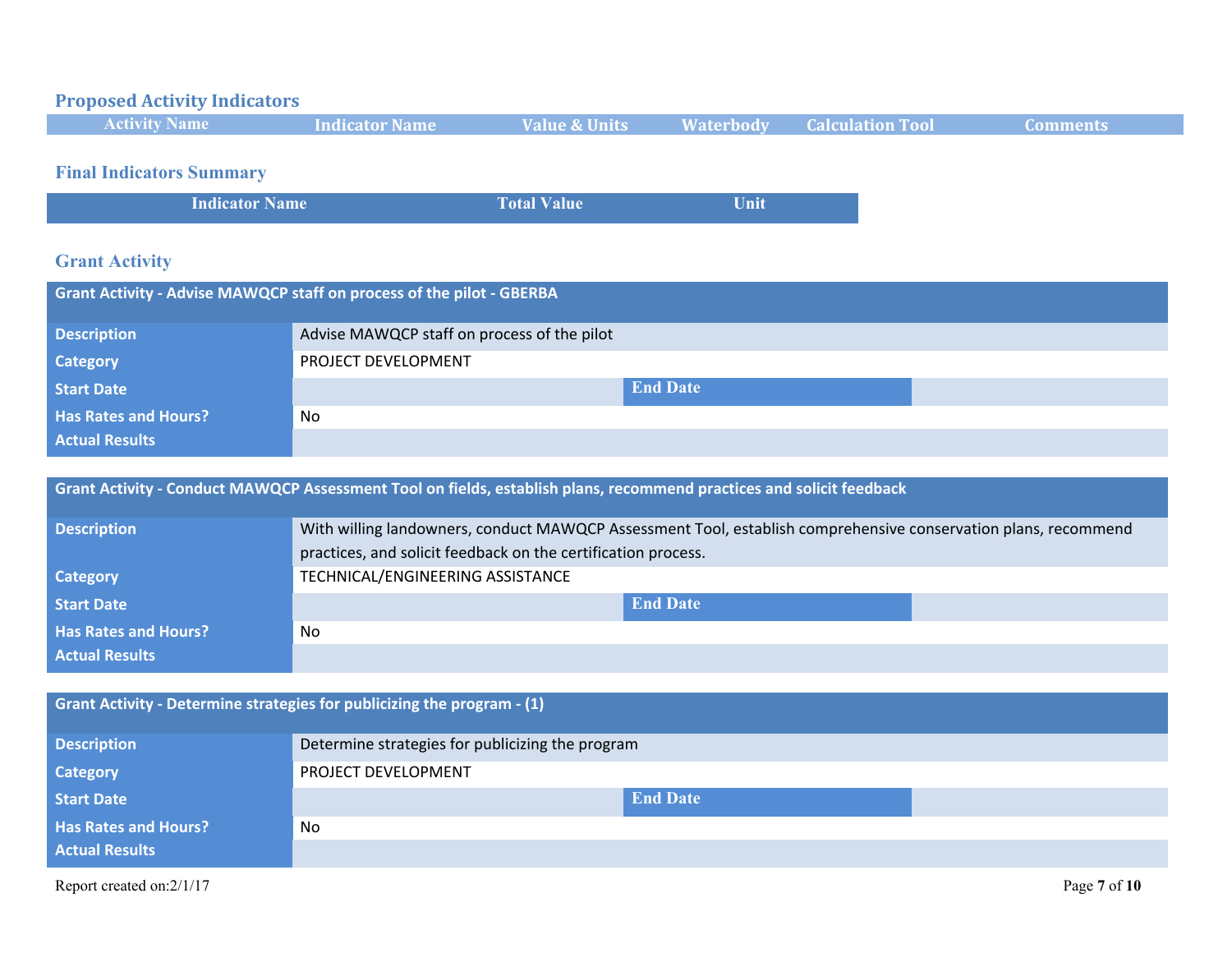| <b>Grant Activity - Hire Pilot Project Staff</b> |                               |                 |  |
|--------------------------------------------------|-------------------------------|-----------------|--|
| <b>Description</b>                               | Hire Pilot Project Staff      |                 |  |
| <b>Category</b>                                  | <b>AGRICULTURAL PRACTICES</b> |                 |  |
| <b>Start Date</b>                                |                               | <b>End Date</b> |  |
| <b>Has Rates and Hours?</b>                      | No                            |                 |  |
| <b>Actual Results</b>                            |                               |                 |  |
|                                                  |                               |                 |  |

| Grant Activity - Identify and contact landowners to promote the program through interviews and certification process |
|----------------------------------------------------------------------------------------------------------------------|
|                                                                                                                      |

| <b>Description</b>          | Identify and contact landowners to promote the program through interviews and certification process |  |  |
|-----------------------------|-----------------------------------------------------------------------------------------------------|--|--|
| <b>Category</b>             | PROJECT DEVELOPMENT                                                                                 |  |  |
| <b>Start Date</b>           | <b>End Date</b>                                                                                     |  |  |
| <b>Has Rates and Hours?</b> | No                                                                                                  |  |  |
| <b>Actual Results</b>       |                                                                                                     |  |  |

| Grant Activity - Obtain training to administer water quality measurement tool |                                                                                                       |  |  |
|-------------------------------------------------------------------------------|-------------------------------------------------------------------------------------------------------|--|--|
| <b>Description</b>                                                            | Obtain training to administer water quality measurement tool & other related certification procedures |  |  |
| <b>Category</b>                                                               | EDUCATION/INFORMATION                                                                                 |  |  |
| Start Date                                                                    | <b>End Date</b>                                                                                       |  |  |
| <b>Has Rates and Hours?</b>                                                   | No                                                                                                    |  |  |
| <b>Actual Results</b>                                                         |                                                                                                       |  |  |

| Grant Activity - Organize and facilitate project advisory committee meetings |                                                             |  |  |
|------------------------------------------------------------------------------|-------------------------------------------------------------|--|--|
| <b>Description</b>                                                           | Organize and facilitate project advisory committee meetings |  |  |
| <b>Category</b>                                                              | PROJECT DEVELOPMENT                                         |  |  |
| <b>Start Date</b>                                                            | <b>End Date</b>                                             |  |  |
| <b>Has Rates and Hours?</b>                                                  | N <sub>0</sub>                                              |  |  |
| <b>Actual Results</b>                                                        |                                                             |  |  |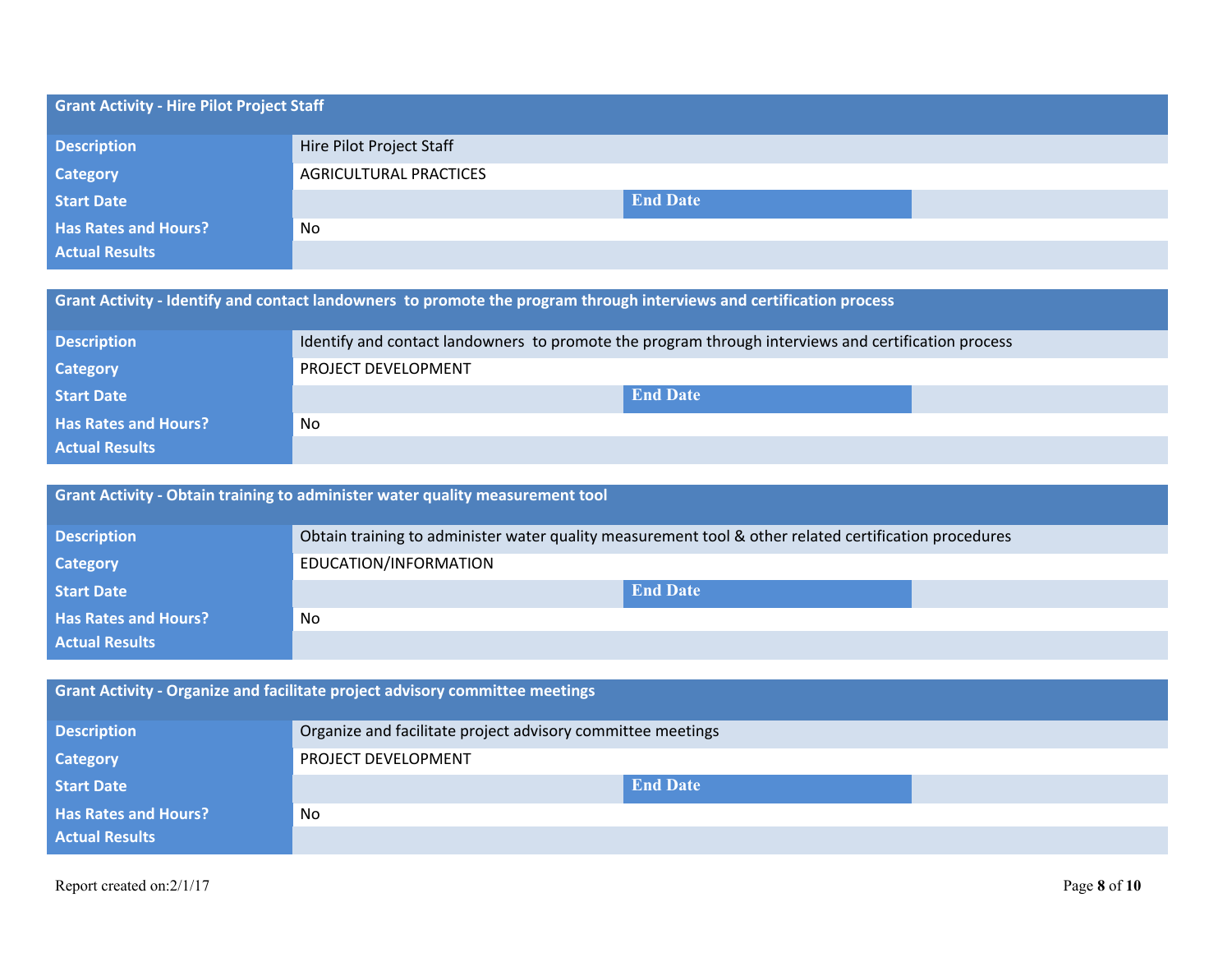| <b>Grant Activity - Provide bi-weekly progress reports to MDA staff</b> |                                                 |  |  |
|-------------------------------------------------------------------------|-------------------------------------------------|--|--|
| <b>Description</b>                                                      | Provide bi-weekly progress reports to MDA staff |  |  |
| <b>Category</b>                                                         | ADMINISTRATION/COORDINATION                     |  |  |
| <b>Start Date</b>                                                       | <b>End Date</b>                                 |  |  |
| <b>Has Rates and Hours?</b>                                             | No                                              |  |  |
| <b>Actual Results</b>                                                   |                                                 |  |  |

#### **Grant Attachments**

| <b>Document Name</b>                                           | <b>Document Type</b>      | <b>Description</b>                                            |
|----------------------------------------------------------------|---------------------------|---------------------------------------------------------------|
| 2015 MAWQCP Pilot Amendment                                    | <b>Grant Agreement</b>    | 2015 MAWQCP Pilot - Greater Blue Earth River Basin Alliance   |
| <b>All Details Report</b>                                      | <b>Workflow Generated</b> | Workflow Generated - All Details Report - 02/01/2017          |
| <b>All Details Report</b>                                      | <b>Workflow Generated</b> | Workflow Generated - All Details Report - 01/31/2017          |
| <b>All Details Report</b>                                      | <b>Workflow Generated</b> | Workflow Generated - All Details Report - 01/30/2015          |
| <b>All Details Report</b>                                      | <b>Workflow Generated</b> | Workflow Generated - All Details Report - 01/29/2015          |
| Disbursement Journal - Elm Creek - 10-31-14                    | Grant                     | 2015 - MAWQCP Pilot (Greater Blue Earth River Basin Alliance) |
| Disbursement Journal - Elm Creek - 10-31-14                    | Grant                     | 2015 - MAWQCP Pilot (Greater Blue Earth River Basin Alliance) |
| Disbursement Journal - Elm Creek - Updated 12-31-14            | Grant                     | 2015 - MAWQCP Pilot (Greater Blue Earth River Basin Alliance) |
| Disbursement Journal - Elm Creek - Updated 3-31-2015           | Grant                     | 2015 - MAWQCP Pilot (Greater Blue Earth River Basin Alliance) |
| Disbursement Journal - Elm Creek - Updated 5-7-2015            | Grant                     | 2015 - MAWQCP Pilot (Greater Blue Earth River Basin Alliance) |
| Disbursement Journal - On Going Totals - \$56,250              | Grant                     | 2015 - MAWQCP Pilot (Greater Blue Earth River Basin Alliance) |
| <b>Completed</b>                                               |                           |                                                               |
| <b>Elm Creek - Final Financial - FY14</b>                      | Grant                     | 2015 - MAWQCP Pilot (Greater Blue Earth River Basin Alliance) |
| <b>Elm Creek - Final Financial - FY15</b>                      | Grant                     | 2015 - MAWQCP Pilot (Greater Blue Earth River Basin Alliance) |
| Elm Creek - GBERBA - Voucher - 8-1-14 to 8-31-14               | Grant                     | 2015 - MAWQCP Pilot (Greater Blue Earth River Basin Alliance) |
| Elm Creek - Rural Advantage - Invoice #1 - February 2014 Grant |                           | 2015 - MAWQCP Pilot (Greater Blue Earth River Basin Alliance) |
| Elm Creek - Rural Advantage - Invoice #10 - December           | Grant                     | 2015 - MAWQCP Pilot (Greater Blue Earth River Basin Alliance) |
| 2014                                                           |                           |                                                               |
| Elm Creek - Rural Advantage - Invoice #11 - January 2015 Grant |                           | 2015 - MAWQCP Pilot (Greater Blue Earth River Basin Alliance) |
| Elm Creek - Rural Advantage - Invoice #11 - January 2015 Grant |                           | 2015 - MAWQCP Pilot (Greater Blue Earth River Basin Alliance) |